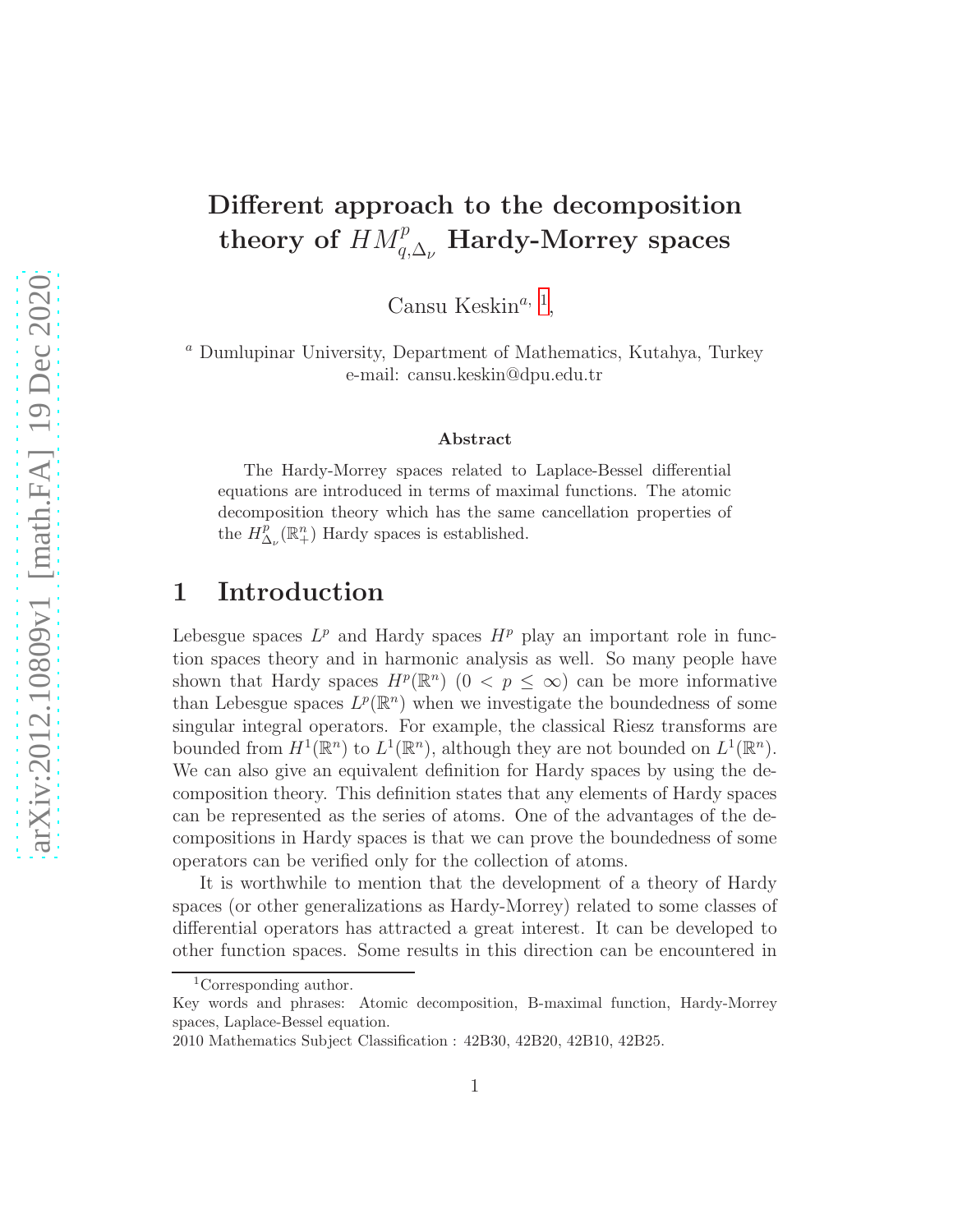[\[2\]](#page-15-0), the decomposition of Hardy-Morrey spaces, the decomposition of Hardy spaces with variable exponent in [\[4\]](#page-15-1), and the atomic decomposition of Morrey spaces [\[1\]](#page-15-2). Motivated by these advantages that Hardy spaces enjoy, in the present paper, we investigate the atomic decomposition for  $HM_{q,\Delta_{\nu}}^p$  Hardy-Morrey spaces.

Hardy-Morrey spaces are important due to the connections with  $L^p$ , Hardy space,  $BMO^{-1}$  and etc. The maximal characterization, the atomic decomposition of this space, which have the same cancellation properties as the classical Hardy space, were studied by Jia and Wang [\[2,](#page-15-0) [3\]](#page-15-3). These results extend those of E. M. Stein for the Hardy space  $H^p(\mathbb{R}^n)(p \leq 1)$ , of A. L. Mazzucato for the Besov–Morrey space [\[10\]](#page-16-0)  $\mathcal{N}_{p,q,r}^{s}$  and of M. E. Taylor [\[9\]](#page-15-4) for the Morrey space  $\mathcal{M}_q^p(q \geq 1)$ .

The atomic decomposition is one of the remarkable features for Hardy type spaces. There are many attempts of obtaining these decompositions [\[2,](#page-15-0) [3,](#page-15-3) [5\]](#page-15-5). A study of the classical Hardy-Morrey spaces by using the maximal function approach is given in [\[2\]](#page-15-0) and some applications of these spaces are given in [\[3\]](#page-15-3). Also weighted version is investigated by Ho in [\[5\]](#page-15-5). An interesting problem is whether we can give an atomic characterization of Hardy-Morrey spaces associated with Laplace-Bessel operator  $\Delta_{\nu}$  defined as follows

$$
\Delta_{\nu} = \sum_{i=1}^{n} \frac{\partial^2}{\partial x_i^2} + \frac{\nu}{x_n} \frac{\partial}{\partial x_n}, \quad \nu > 0.
$$

Before finishing we would like to point out that in this paper, maximal function characterization and atomic decomposition are studied in the Laplace-Bessel setting of Hardy-Morrey spaces. We introduce some new spaces called  $HM_{q,\Delta_{\nu}}^p$  Hardy-Morrey spaces which generalize the Morrey spaces  $M_q^p(q>1)$  and Hardy spaces  $H_\Delta^p$  $_{\Delta_{\nu}}^{p}(p<1)$  [\[7\]](#page-15-6).

The structure of the remaining part of the present paper is as follows: First, we recall some informations for both Hardy and Morrey spaces in Section 2. In Section 3, the maximal function characterization is given. Finally, as applications of the atomic characterization we will obtain some estimates of the singular integral operators associated with the generalized shift operator. We apply all our results to the Laplace-Bessel setting, obtaining boundedness properties for  $0 < q \leq p < \infty$  of the singular integral operators appearing. We also derive the characterization of the Laplace Bessel-Hardy spaces in terms of the Riesz-Bessel transforms, extending the results in [\[6\]](#page-15-7) to a wider class of  $HM_{q,\Delta_{\nu}}^p$  Hardy-Morrey spaces.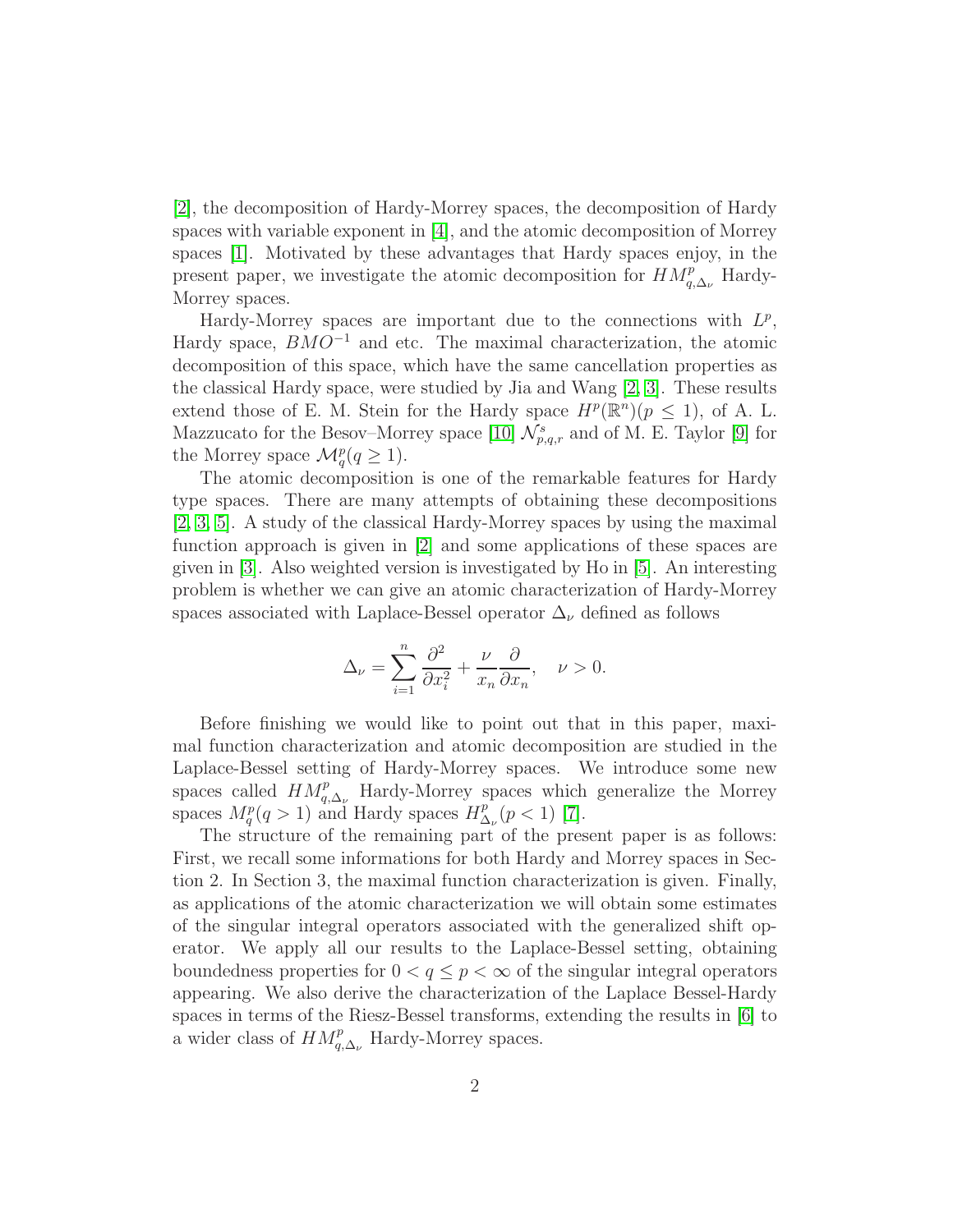### 2 Hardy-Morrey spaces for  $\Delta_{\nu}$

The classical Hardy spaces  $H^p$  are defined by [\[7\]](#page-15-6),

$$
H^{p} = \left\{ f \in \mathcal{S}' \setminus \mathcal{P} : ||f||_{H^{p}} = \left\| \sup_{t>0} |\phi_{t}*f| \right\|_{L^{p}} < \infty \right\}.
$$

Here,  $\mathcal{S}'$  is the topological dual of  $\mathcal{S}$  Schwartz space is the collection of all tempered distributions on  $\mathbb{R}^n$  equipped with the strong topology, and  $\phi_t(x) = t^{-n} \phi(t^{-1}x)$  for  $\phi \in \mathcal{S}$  with  $\int \phi(x) dx = 1$ .

The classical Morrey space was first introduced by Morrey in [\[8\]](#page-15-8), since then a large number of investigations have been given to them by mathematicians. Recently, many authors established the boundedness of some type operators associated with Morrey spaces.

**Definition 2.1.** For p and q satisfying  $0 < q \leq p < \infty$ , the homogeneous Morrey spaces  $M_q^p$ , are defined as

$$
M_q^p = \{ f \in L_{loc}^q : ||f||_{M_q^p} = \sup_{x \in \mathbb{R}^n, R > 0} |B(x, R)|^{1/p - 1/q} ||f||_{L^q(B(x, R))} < \infty \}
$$

where  $B(x, R)$  is the closed ball of  $\mathbb{R}^n$  with center x and radius R.

Let  $j \in \mathbb{Z}, k \in \mathbb{Z}^n$ . The set

$$
Q_{jk} = \{x \in \mathbb{R}^n : 2^{-j}k_i \le x_i \le 2^{-j}(k_i + 1), i = 1, ..., n\}
$$

is a called a dyadic cube.

Remark 2.1. Note that

$$
||f||_{M_q^p} \approx \sup_{J: dyadic} |J|^{1/p-1/q} ||f||_{L^q(J)}.
$$

Based on the above notions and notations, we can state the Hardy-Morrey spaces in Laplace-Bessel setting.

**Definition 2.2.** We say that a function  $f \in S_+ \setminus \mathcal{P}$  belongs to the Hardy-Morrey space  $HM_{q,\Delta_{\nu}}^p$  for  $0 < q \leq p < \infty$ , if

$$
||f||_{HM_{q,\Delta_{\nu}}^p} = ||\sup_{t>0} |\phi(t) \otimes f|||_{M_{q,\nu}^p} < \infty.
$$

Here  $\phi \in \mathcal{S}_+(\mathcal{S}_+(\mathbb{R}^n_+)$  be the space of functions which are the restrictions to  $\mathbb{R}^n_+$  of the test functions of the Schwartz that are even with respect to  $x_n$ , decreasing sufficiently rapidly at infinity) satisfies  $\int \phi(x) x_n^{\nu} dx = 1$  and  $\mathcal{P}$  is the set of polynomials.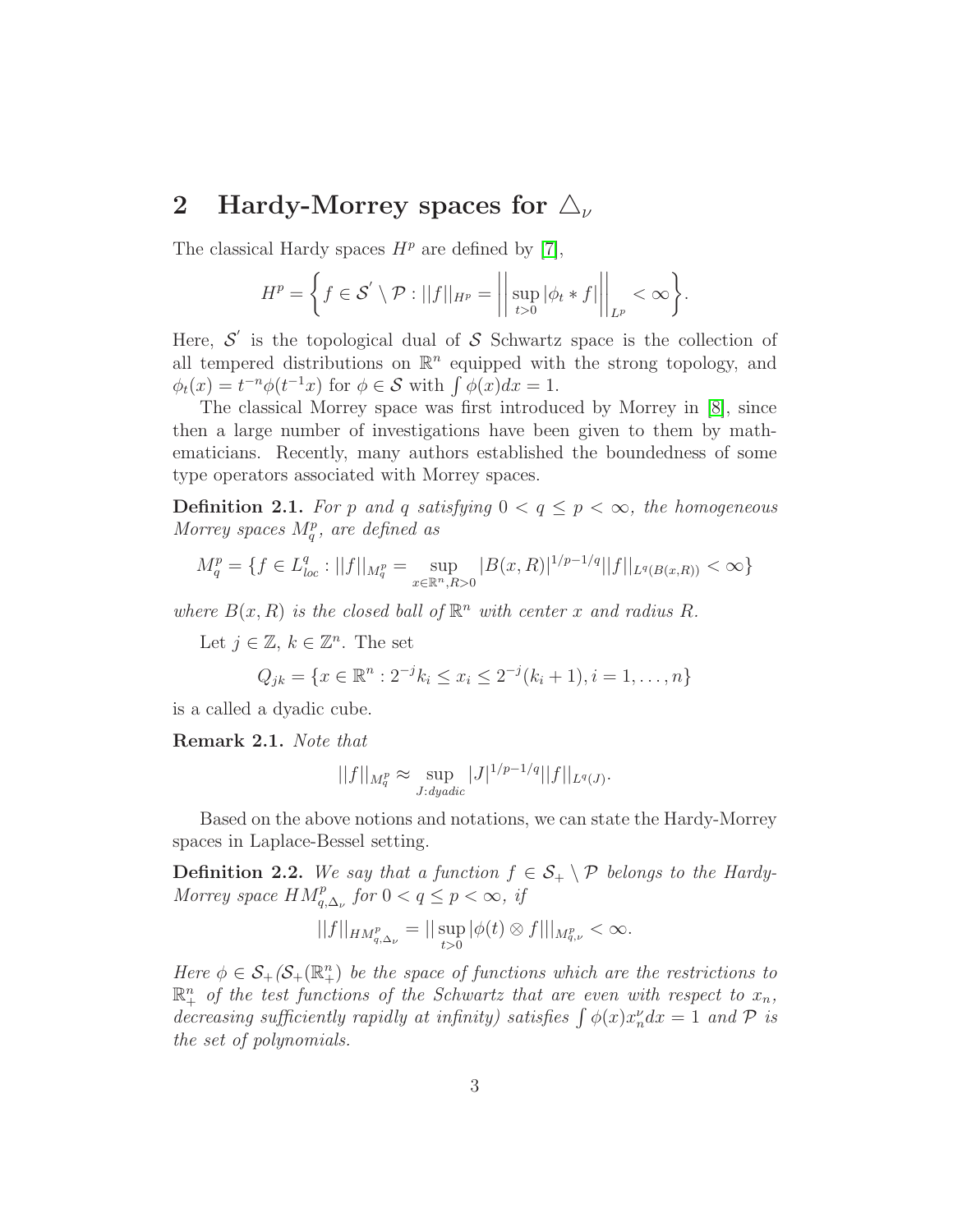The  $HM_{q,\Delta_{\nu}}^p$  Hardy-Morrey spaces cover Hardy spaces. From the definition,  $H_{\Delta_{\nu}}^p = H M_{p,\Delta_{\nu}}^p \subset H M_{q,\Delta_{\nu}}^p$  for  $q \leq p < \infty$ . Thus, the Hardy space  $H^p_\Delta$  $\mathcal{L}_{\lambda_{\nu}}^{p}(\mathbb{R}_{+}^{n})$  is the space of those  $\mathcal{L}_{+}^{p}(\mathbb{R}_{+}^{n})$  (a function called bounded tempered distribution on  $\mathbb{R}^n_+$ ) for which maximal function belongs to  $L^p_{\nu}(\mathbb{R}^n_+),$ and defined by [\[6\]](#page-15-7)

$$
H^p_{\Delta_{\nu}} = \{ f \in \mathcal{S}'_+ \setminus \mathcal{P} : ||f||_{H^p_{\Delta_{\nu}}} = ||\sup_{t>0} |\phi(t) \otimes f|||_{L^p_{\nu}} < \infty \}.
$$

Here, the generalized convolution( $\Delta_{\nu}$ -convolution) is defined by

$$
(f \otimes g)(x) = \int_{\mathbb{R}^n_+} f(y) T^y g(x) y_n^{\nu} dy,
$$

and  $T<sup>y</sup>$  denotes the generalized shift operator given by [\[6\]](#page-15-7).

# 3 Maximal Characterization of  $HM^{p}_{q,\Delta_{\nu}}$  spaces

The Hardy-Morrey spaces are defined in this section by using the maximal function characterizations. One of the remarkable and fundamental properties of Hardy type spaces are the equivalence of definitions of Hardy type spaces by different maximal functions such as the nontangential maximal function characterizations and the grand maximal function characterizations. The equivalence of these maximal function characterizations are established in this section.

We review some needed background on Hardy-Morrey spaces. For any  $N \in \mathbb{Z}^+$ , define

$$
p_{N,\nu}(\varphi) = \sup_{x \in \mathbb{R}^n_+} \left(1 + |x|\right)^N \sum_{|\alpha| \le N} \left|D_{x'}^{\alpha'} B_n^{\alpha_n} \varphi(x)\right| x_n^{\nu} dx
$$

and

$$
\mathfrak{F}_{N,\nu} = \left\{ \varphi \in \mathcal{S}_+(\mathbb{R}^n_+) : p_{N,\nu}(\varphi) \leq 1 \right\}.
$$

For any positive t and  $\varphi \in \mathcal{S}_+(\mathbb{R}^n_+)$ , we write  $\varphi_t(x) = t^{-n-\nu} \varphi(x/t)$ .

Let  $\varphi \in \mathcal{S}_+(\mathbb{R}^n_+)$  with  $\int_{\mathbb{R}^n_+} \varphi(x) x_n^{\nu} dx = 1$  and any  $f \in \mathcal{S}'_+(\mathbb{R}^n_+)$ , the maximal function associated with the Laplace-Bessel differential operator is defined by V.S. Guliyev in [\[11,](#page-16-1) [12,](#page-16-2) [13\]](#page-16-3)

$$
\mathcal{M}_{\nu}f(x) = \sup_{r>0} \frac{1}{|E(0,r)|_{\nu}} \int_{E(0,r)} T^{y} |f(x)| y_n^{\nu} dy.
$$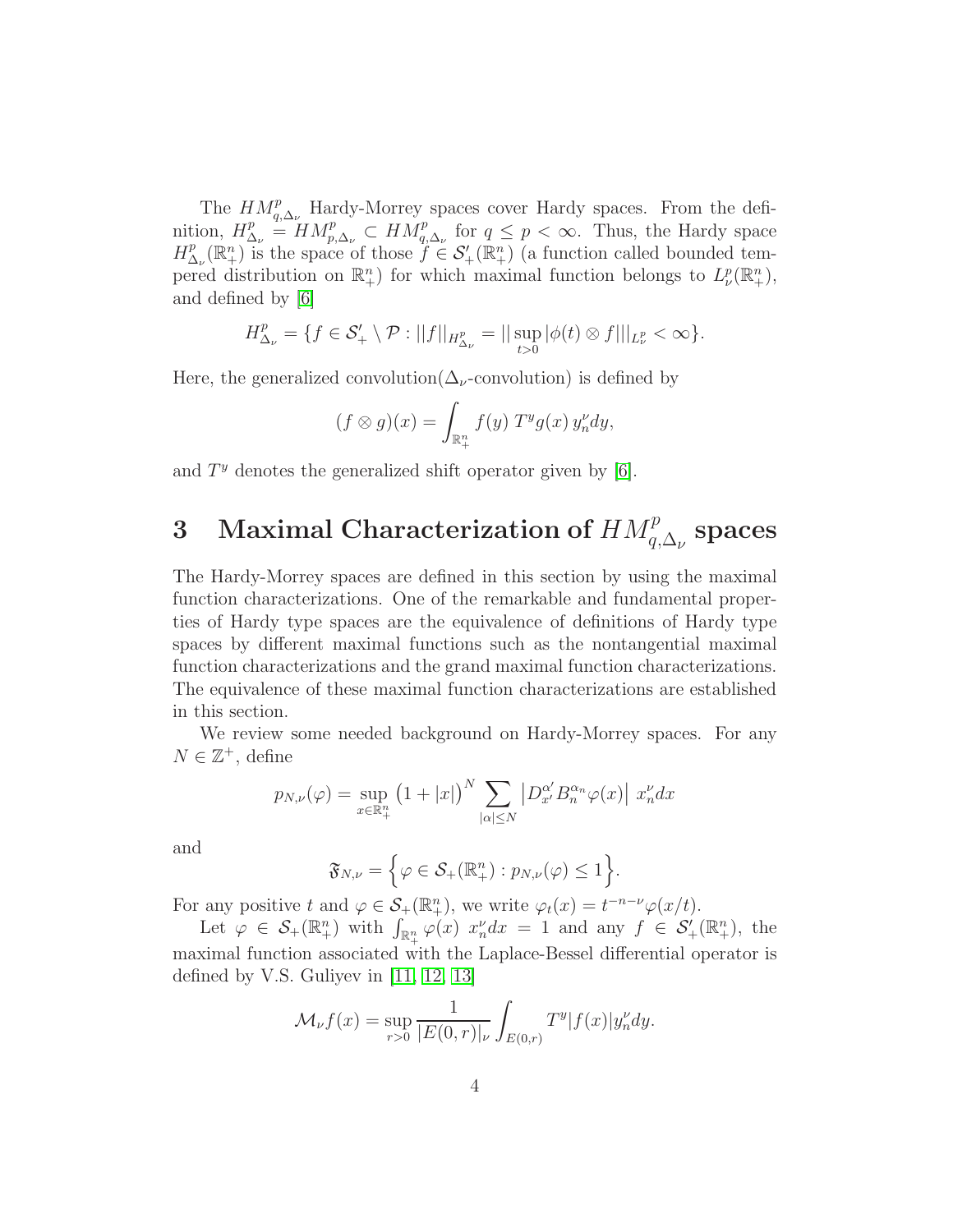Note that  $\mathcal{M}_{\nu}$  is the Hardy-Littlewood maximal operator associated with the Laplace-Bessel differential operator.

The grand maximal function is defined by setting

$$
\mathcal{M}_{N,\nu}f(x) = \sup\{|(f \otimes \varphi_t)(x)| : t > 0, \quad \varphi \in \Im_{N,\nu}\}\
$$

where we choose and fix a large integer N.

We define the "nontangential" version of  $\mathcal{M}_{\nu}$ , given by

$$
\mathcal{M}_{\varphi,\nu}^* f(x) = \sup_{y \in \Gamma_t(x)} |(f \otimes \varphi_t)(y)|,
$$

and also the "radial(vertical)" maximal functions defined by

$$
\mathcal{M}^0_{\varphi,\nu}f(x) = \sup_{0 < t < \infty} \left| (f \otimes \varphi_t)(x) \right|,
$$

Here  $\Gamma_t(x) = \{ y \in \mathbb{R}^n_+ : |x - y| < t \}$  and  $\varphi_t(y) = t^{-n-\nu} \varphi(\frac{y}{t})$  $\frac{y}{t}$ .

Beside this, the  $\varphi$ -tangential maximal function

$$
\mathcal{M}_{\varphi,\nu}^{\lambda} f(x) = \sup_{y \in \mathbb{R}_+^n, t > 0} |(f \otimes \varphi_t)(y)| \left( \frac{t}{|x - y| + t} \right)^{\lambda}.
$$

Let

$$
P^{\nu}(x,t) = P_t^{\nu}(x) = \frac{C_{k,\nu}t}{(t^2 + |x|^2)^{\frac{n+k+\nu}{2}}}, \quad C_{k,\nu} = \frac{2^{\frac{n+\nu}{2}}\Gamma(\frac{n+k+\nu}{2})}{\Gamma(\frac{k}{2})}.
$$

be the  $\Delta_{\nu}$ -Poisson type kernel.

**Definition 3.3.** The Hardy-Morrey space  $HM^{p}_{q,\Delta_{\nu}}(\mathbb{R}^{n}_{+})$  is the space of those  $f \in \mathcal{S}'_{+}(\mathbb{R}^{n}_{+})$  for which  $\mathcal{M}_{P}$  f, the  $\Delta_{\nu}$ -Poisson type maximal function and  $\mathcal{M}_{N,\nu}f$ , the grand maximal function of f all belongs to  $M_{q,\nu}^p$ , and define

$$
||f||_{HM_{q,\Delta_{\nu}}^p} = ||\mathcal{M}_{P^{\nu}}f||_{M_{q,\nu}^p} = ||\mathcal{M}_{N,\nu}f||_{M_{q,\nu}^p},
$$

where

$$
\mathcal{M}_{P^{\nu}}f(x) = \sup_{t>0} \Big| (P_t^{\nu} \otimes f)(x) \Big|.
$$

We prove one of the fundamental theorem for Hardy–Morrey spaces. It is an extension for the corresponding theorem for Hardy spaces [ See [\[6\]](#page-15-7), Theorem 5].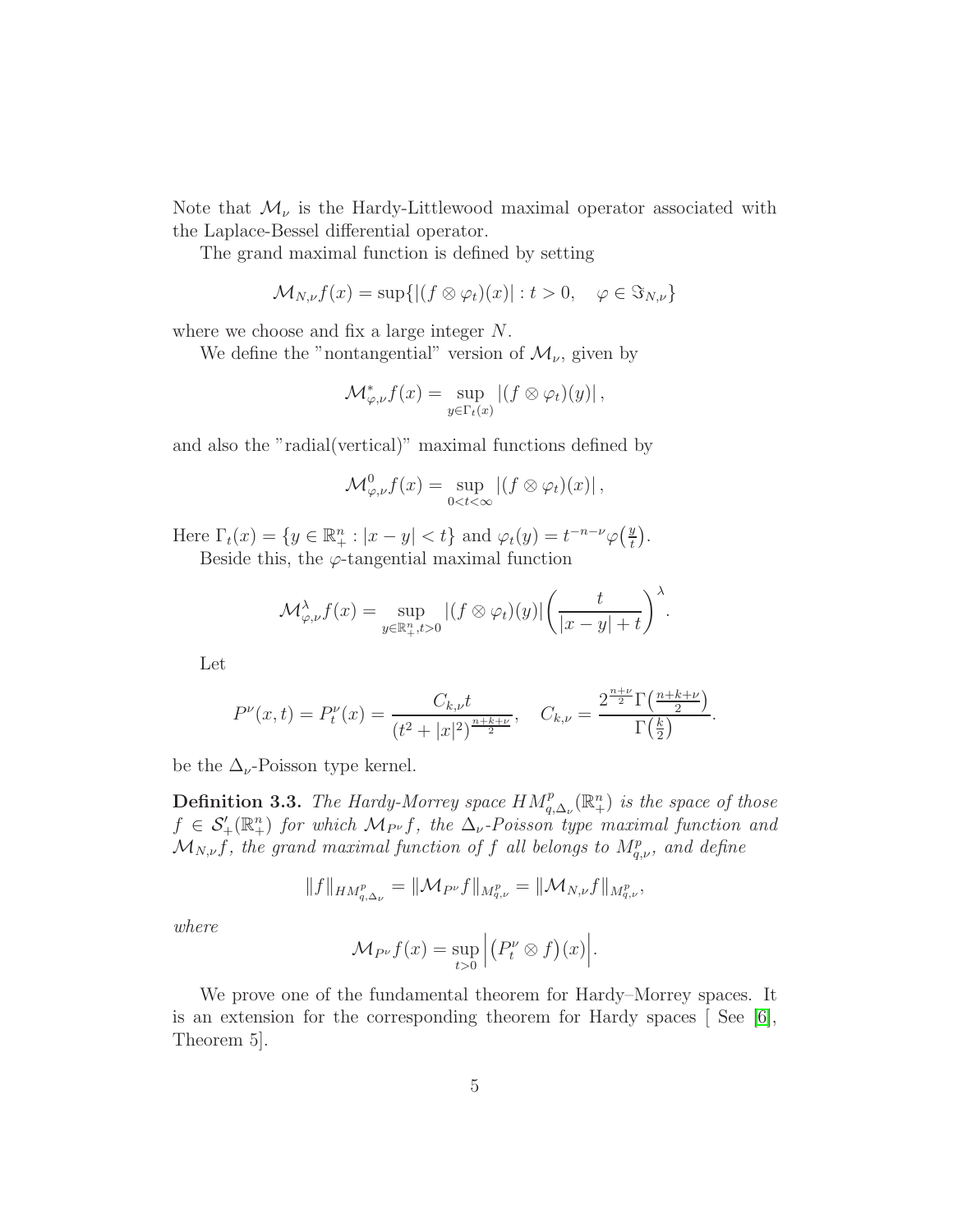**Theorem 3.1.** Let  $0 < q \leq 1$  and  $q \leq p < \infty$ . Then the following statements are valid:

(i) There exists a Schwartz function  $\varphi$  with  $\int$  $\mathbb{R}^n_+$  $\varphi(x)x_n^{\nu}dx = 1$  and a constant  $C_1$  such that

<span id="page-5-2"></span><span id="page-5-1"></span>
$$
\|\mathcal{M}^0_{\varphi,\nu}f\|_{M^p_{q,\nu}} \le C_1 \|f\|_{HM^p_{q,\Delta\nu}} \tag{3.1}
$$

for all  $f \in \mathcal{S}'_+(\mathbb{R}^n_+).$ 

(ii) For every  $\varphi \in \mathcal{S}_+(\mathbb{R}^n_+)$  there exists a constant  $C_2$  such that

$$
\|\mathcal{M}_{\varphi,\nu}^* f\|_{M_{q,\nu}^p} \le C_2 \|\mathcal{M}_{\varphi,\nu}^0 f\|_{M_{q,\nu}^p}
$$
\n(3.2)

for all  $f \in \mathcal{S}'_+(\mathbb{R}^n_+).$ 

(iii) For every  $\varphi \in \mathcal{S}_+(\mathbb{R}^n_+)$  and  $\lambda > \frac{n+\nu}{p}$  there exists a constant  $C_3$  such that

<span id="page-5-3"></span>
$$
\|\mathcal{M}^{\lambda}_{\varphi,\nu}f\|_{M^p_{q,\nu}} \le C_3 \|\mathcal{M}^*_{\varphi,\nu}f\|_{M^p_{q,\nu}}
$$
\n(3.3)

for all  $f \in \mathcal{S}'_+(\mathbb{R}^n_+).$ 

(iv) For every  $\lambda \in \mathbb{Z}^+$  and  $\varphi \in \mathcal{S}_+(\mathbb{R}^n_+)$  with  $\int\limits_{\mathbb{R}^n_+}$  $\varphi(x)x_n^{\nu}dx = 1$  there exists a constant  $C_4$  such that if  $N \geq \lambda + 1$  we have

<span id="page-5-4"></span>
$$
\|\mathcal{M}_{N,\nu}f\|_{M_{q,\nu}^p} \le C_4 \|\mathcal{M}_{\varphi,\nu}^{\lambda}f\|_{M_{q,\nu}^p}
$$
\n(3.4)

for all  $f \in \mathcal{S}'_+(\mathbb{R}^n_+).$ 

(v) For every positive integer N there exists a constant  $C_5$  such that every tempered distribution f with  $\|\mathcal{M}_{N,\nu}f\|_{M_{q,\nu}^p} < \infty$  is a bounded distribution and satisfies

<span id="page-5-0"></span>
$$
||f||_{HM_{q,\Delta_{\nu}}^p} \le C_5 ||\mathcal{M}_{N,\nu}f||_{M_{q,\nu}^p}
$$
\n(3.5)

that is, lies in the Hardy-Morrey space  $HM_{q,\Delta_{\nu}}^p(\mathbb{R}^n_+).$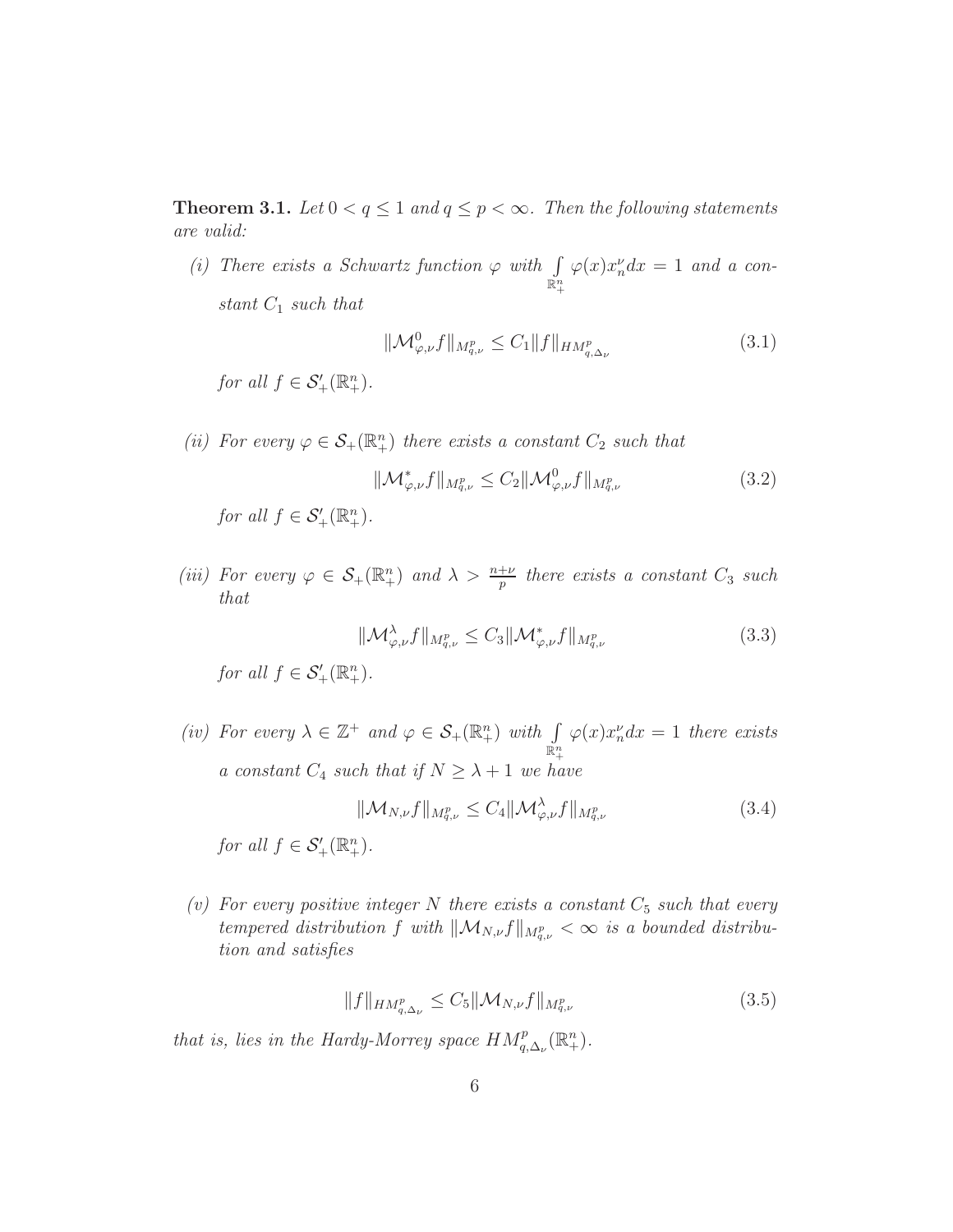We deduce that for  $f \in HM^{p}_{q,\Delta_{\nu}}(\mathbb{R}^{n}_{+})$ , the inequality  $(3.5)$  can be reversed, and therefore for any Schwartz function  $\varphi$  with  $\int$  $\mathbb{R}^n_+$  $\varphi(x)x_n^{\nu}dx = 1$ , we have

$$
\|\mathcal M^*_{\varphi,\nu}f\|_{M^p_{q,\nu}}\leq C_6\|f\|_{HM^p_{q,\Delta_{\nu}}}.
$$

We remark the pointwise following inequalities for all  $x \in \mathbb{R}^n_+$ 

$$
\mathcal{M}_{N,\nu}f(x) \leq \mathcal{M}_{\nu}f(x) \leq \mathcal{M}_{\varphi,\nu}^{0}f \leq C\mathcal{M}_{\varphi,\nu}^{*}f(x) \leq C\mathcal{M}_{\varphi,\nu}^{\lambda}f(x).
$$

It is a fact that all the maximal functions have comparable quasinorms for all  $0 < q \leq 1$  and  $q \leq p < \infty$ . This presents a variety of characterizations for Hardy-Morrey spaces.

*Proof.* The proof of the theorem is similar to [6, Theorem 5]. For a complete and detail account of the proof, the reader is referred to [6, Theorem 5].

Part (i). By the proof of [6, Theorem 5(i)], we have the pointwise inequalities

<span id="page-6-1"></span><span id="page-6-0"></span>
$$
\mathcal{M}^0_{\varphi,\nu}f(x) \le C_1 \mathcal{M}_{P^{\nu}}f(x),\tag{3.6}
$$

 $\forall x \in \mathbb{R}^n_+$ . Thus, [\(3.1\)](#page-5-1) follows from [\(3.6\)](#page-6-0).

Part (ii). Similar to the proof [6, Theorem 5(ii)], we present the proof for  $\mathcal{M}_{\varphi,\nu}^* f$  only as the general case follows similarly. To this end, let us now set

$$
\mathcal{M}_{\varphi,\nu,\varepsilon,N}^* f = \sup_{\{y \in \mathbb{R}_+^n : |x-y| < t < 1/\varepsilon\}} |(f \otimes \varphi_t)(y)| \left(\frac{t}{t+\varepsilon}\right)^N (1+\varepsilon |y|)^{-N}.
$$

where  $0 < \varepsilon < 1$ . Firstly, we deduce that if  $\mathcal{M}^0_{\varphi,\nu} f \in M^p_{q,\nu}$ , then  $\mathcal{M}^*_{\varphi,\nu} f \in$  $M_{q,\nu}^p \cap L_{\nu}^{\infty}(\mathbb{R}^n_+)$ . From [6, p. 14], we obtain

<span id="page-6-2"></span>
$$
\mathcal{M}_{\varphi,\nu,\varepsilon,N}^* \leq \frac{C}{\left(1+\varepsilon|x|\right)^{N-\ell}}\n\leq C_{\epsilon}\left(\chi_{E(0,1)}(x) + \sum_{k=1}^{\infty} 2^{-k(N-\ell)}\chi_{E(0,2^k)\setminus E(0,2^{k-1})}(x)\right).
$$
\n(3.7)

Since the characteristic function is in  $M_{q,\nu}^p$ , we may write

$$
||\chi_{E(0,2^k)\setminus E(0,2^{k-1})}||_{M_{q,\nu}^p} \le C \max(||\chi_{E(0,2^{k+1})}||_{L^p_\nu(\mathbb{R}^n_+)}, ||\chi_{E(0,2^k)}||_{L^p_\nu(\mathbb{R}^n_+)}).
$$
 (3.8)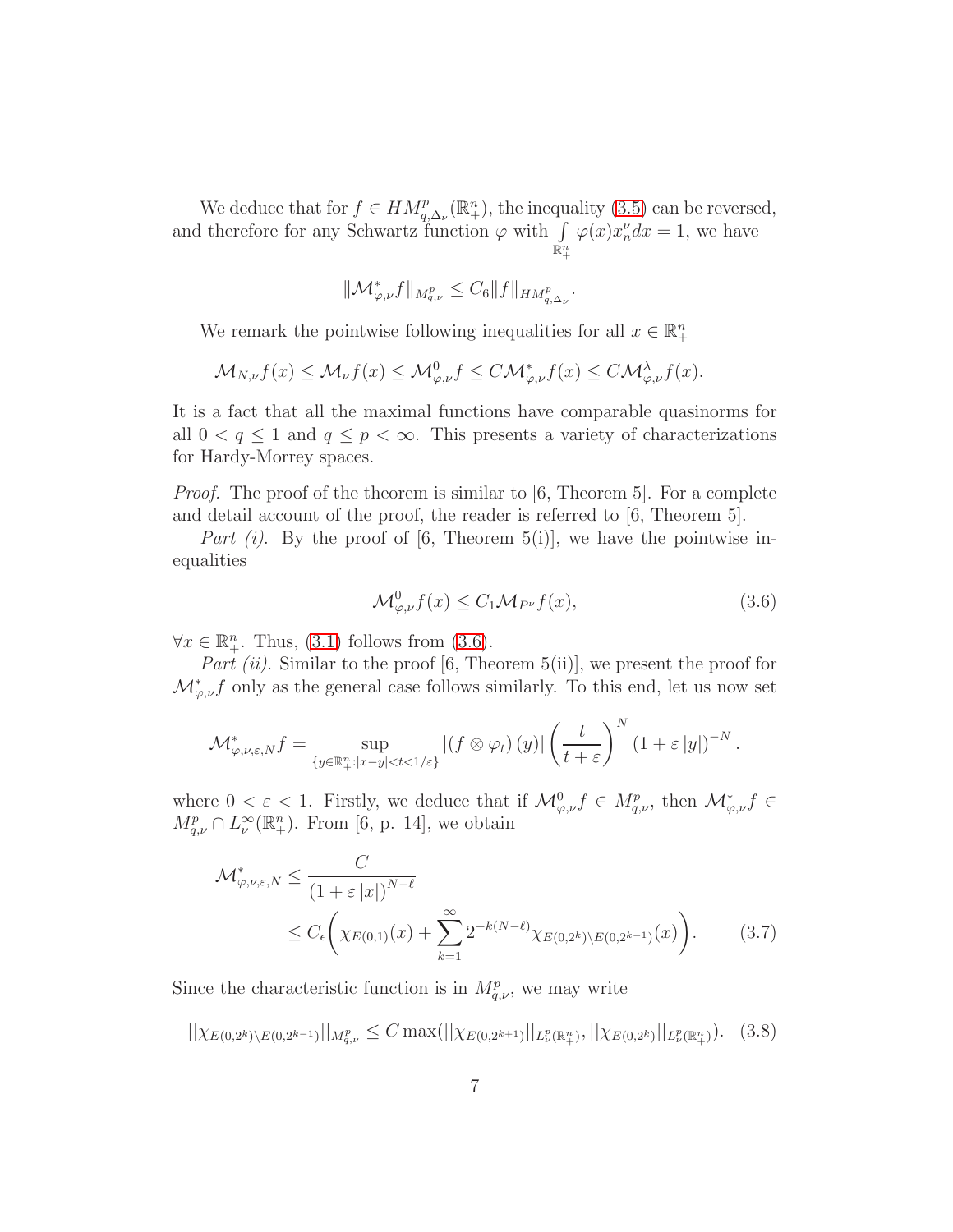By the inequalities  $(3.7)$  and  $(3.8)$ , we further conclude that, for any N is large enough,  $\mathcal{M}_{\varphi,\nu}^*(f)^{\varepsilon,N} \in M_{q,\nu}^p \cap L_{\nu}^{\infty}(\mathbb{R}^n_+).$ 

Next, we recall two functions used in [6, p. 14-15]. For any  $M > \frac{n+\nu}{p}$ , we introduce functions

$$
V_{\varepsilon,N,M,\nu}(x) = \sup_{y \in \mathbb{R}^n_+, t < 1/\varepsilon} |(f \otimes \varphi_t)(y)| \left(\frac{t}{t+\varepsilon}\right)^N (1+\varepsilon |y|)^{-N} \left(\frac{t}{|x-y|+t}\right)^M
$$

and

$$
U_{\varepsilon,N,\nu}(x) = \sup_{\{y \in \mathbb{R}^n_+ : |x-y| < t < 1/\varepsilon\}} t \left| \nabla_{\nu} \left( f \otimes \varphi_t \right)(y) \right| \left( \frac{t}{t+\varepsilon} \right)^N (1+\varepsilon |y|)^{-N}
$$

where  $\nabla_{\nu} = (\partial_1, \ldots, \partial_{n-1}, B_n)$ . From [6, p. 16], it is easy to see that

$$
|(f \otimes \varphi_t)(y)| \left(\frac{t}{t+\varepsilon}\right)^N (1+\varepsilon|y|)^{-N} \leq \left(\frac{t}{|x-y|+t}\right)^M \left\{\mathcal{M}_{\nu}[\mathcal{M}_{\varphi,\nu,\varepsilon,N}^*f]^s\right\}^{1/s}(x)
$$

where  $0 \lt s \lt \infty$ . By the properties of the  $\Delta_{\nu}$ -maximal function (see  $[11, 12]$  $[11, 12]$ , we also have

$$
||V_{\varepsilon,N,M,\nu}||_{M_{q,\nu}^p} \le C||\mathcal{M}_{\nu}[\mathcal{M}_{\varphi,\nu,\varepsilon,N}^*f]^s||_{M_{q/s,\nu}^p}^{1/s}
$$
  
\n
$$
\le C||[\mathcal{M}_{\varphi,\nu,\varepsilon,N}^*f]^s||_{M_{q/s,\nu}^p}^{1/s} \le C||\mathcal{M}_{\varphi,\nu,\varepsilon,N}^*f||_{M_{q,\nu}^p}^{1/s} \qquad (3.9)
$$

for some  $C > 0$  independent of f. Moreover, according to [6, (15)], we obtain the pointwise inequality

<span id="page-7-2"></span><span id="page-7-1"></span><span id="page-7-0"></span>
$$
U_{\varepsilon,N,\nu}(x) \le CV_{\varepsilon,N,M,\nu}(x). \tag{3.10}
$$

Hence [\(3.9\)](#page-7-0) and [\(3.10\)](#page-7-1) yield

$$
||U_{\varepsilon,N,\nu}||_{M_{q,\nu}^p} \le C_0 ||\mathcal{M}_{\varphi,\nu,\varepsilon,N}^* f||_{M_{q,\nu}^p}
$$
\n(3.11)

where  $C_0$  is a constant to be determined in [6, p. 16]. Now, if we set  $E_{\varepsilon} = \{x : U_{\varepsilon,N,\nu}(x) \leq 2C_0 \mathcal{M}_{\varphi,\nu,\varepsilon,N}^* f(x) \},$  where  $C_0$  is a constant to be determined in [\(3.11\)](#page-7-2), we may write

$$
||\chi_{(E_{\varepsilon})} \circ \mathcal{M}_{\varphi,\nu,\varepsilon,N}^* f||_{M_{q,\nu}^p} \leq \frac{1}{2C_0} ||\chi_{(E_{\varepsilon})} \circ U_{\varepsilon,N,\nu}||_{M_{q,\nu}^p} \leq \frac{1}{2C_0} ||U_{\varepsilon,N,\nu}||_{M_{q,\nu}^p}.
$$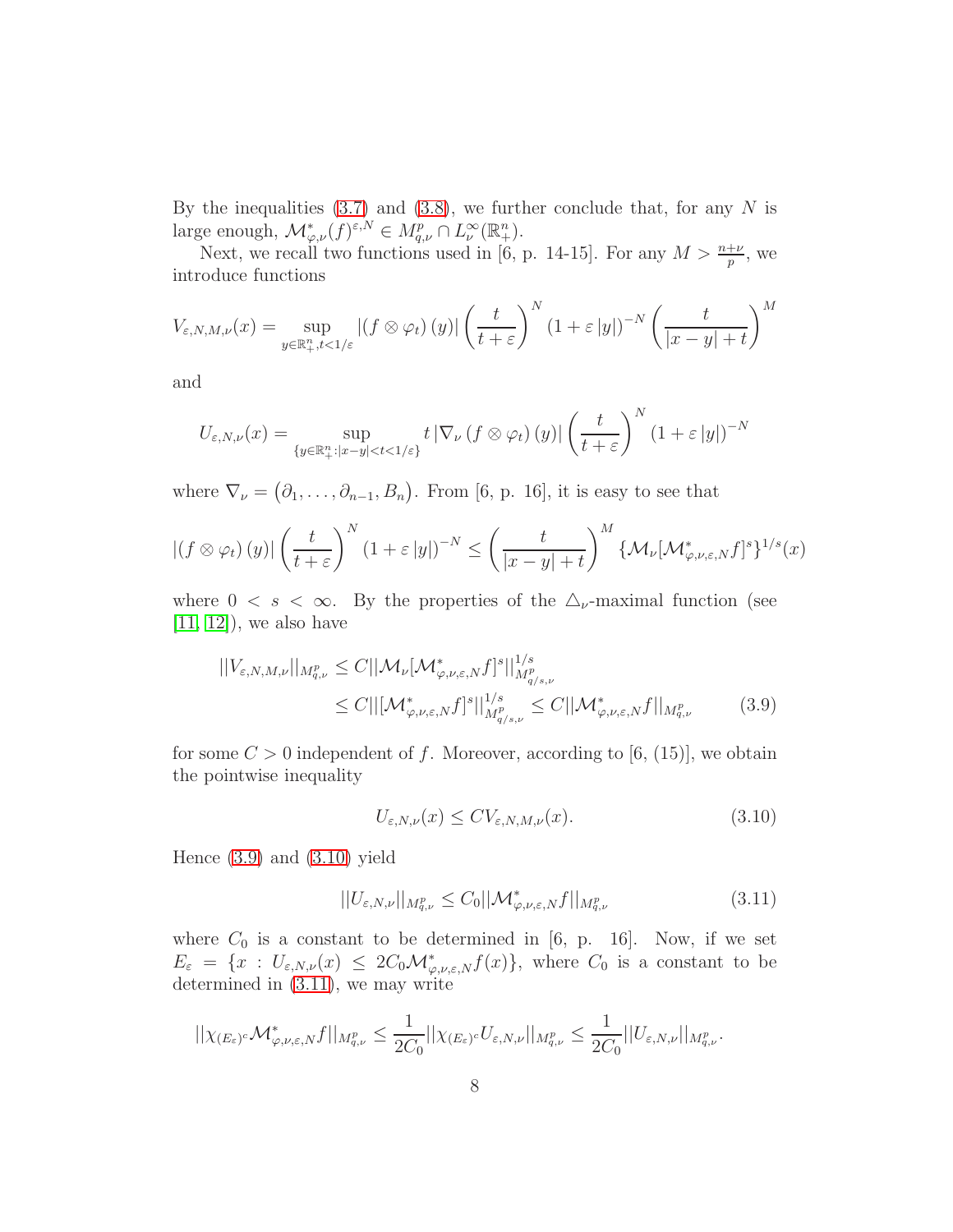It follows from [\(3.11\)](#page-7-2),

<span id="page-8-0"></span>
$$
||\chi_{(E_{\varepsilon})} \mathcal{M}_{\varphi,\nu,\varepsilon,N}^* f||_{M_{q,\nu}^p} \le \frac{1}{2} ||\mathcal{M}_{\varphi,\nu,\varepsilon,N}^* f||_{M_{q,\nu}^p}.
$$
\n(3.12)

Moreover, by [6, p. 16], we obtain

$$
\mathcal{M}_{\varphi,\nu,\varepsilon,N}^*f \le C\{\mathcal{M}_{\nu}[\mathcal{M}_{\varphi,\nu}^0f]^s(x)\}^{1/s}, \text{ if } x \in E_{\varepsilon}
$$

where  $0 < s < \infty$ .

Similar to the proof of [\(3.9\)](#page-7-0), we have

<span id="page-8-1"></span>
$$
||\chi_{(E_{\varepsilon})}\mathcal{M}_{\varphi,\nu,\varepsilon,N}^*f||_{M_{q,\nu}^p} \leq C||\mathcal{M}_{\varphi,\nu}^0f||_{M_{q,\nu}^p}.
$$
\n(3.13)

The inequalities [\(3.12\)](#page-8-0) and [\(3.13\)](#page-8-1) yield the following estimate

$$
||\mathcal M^*_{\varphi,\nu,\varepsilon,N}f||_{M^p_{q,\nu}}\leq C||\mathcal M^0_{\varphi,\nu}f||_{M^p_{q,\nu}}+\frac{1}{2}||\mathcal M^*_{\varphi,\nu,\varepsilon,N}f||_{M^p_{q,\nu}}.
$$

Since  $\mathcal{M}_{\varphi,\nu,\varepsilon,N}^*f \in M_{q,\nu}^p$ , by applying Lebesgue monotone theorem, we obtain

$$
||\mathcal M^*_{\varphi,\nu}f||_{M^p_{q,\nu}}\leq C||\mathcal M^0_{\varphi,\nu}f||_{M^p_{q,\nu}}
$$

for some  $C > 0$  depending on N. This assure that

$$
||\mathcal{M}^0_{\varphi,\nu}f||_{M^p_{q,\nu}} < \infty \Rightarrow ||\mathcal{M}^*_{\varphi,\nu}f||_{M^p_{q,\nu}} < \infty.
$$

With this assertion,  $(3.2)$  can be established by repeating the above arguments with  $U_{\varepsilon,N,\nu}$  and  $V_{\varepsilon,N,M,\nu}$  replaced by two new auxiliary functions

$$
U_{\varepsilon,N,\nu}(x) = \sup_{\{y \in \mathbb{R}^n_+ : |x-y| < t < 1/\varepsilon\}} t \left| \nabla_{\nu} \left( f \otimes \varphi_t \right)(y) \right| \left( \frac{t}{t+\varepsilon} \right)^N \left( 1 + \varepsilon |y| \right)^{-N}
$$

and

$$
V_{\varepsilon,N,M,\nu}(x)=\sup_{y\in\mathbb{R}^n_+,t<1/\varepsilon}|(f\otimes\varphi_t)(y)|\left(\frac{t}{t+\varepsilon}\right)^N(1+\varepsilon|y|)^{-N}\left(\frac{t}{|x-y|+t}\right)^M.
$$

For a detail account the reader is referred to [6, pp. 14-17].

Part (iii). Again return to the proof  $[6,$  Theorem 6(iii)], we have the following inequality

$$
\{\mathcal{M}_{\varphi,\nu}^{\lambda}f(x)\}^{q} \leq C_{3}\mathcal{M}_{\nu}[\mathcal{M}_{\varphi,\nu}^{*}f]^{q}(x).
$$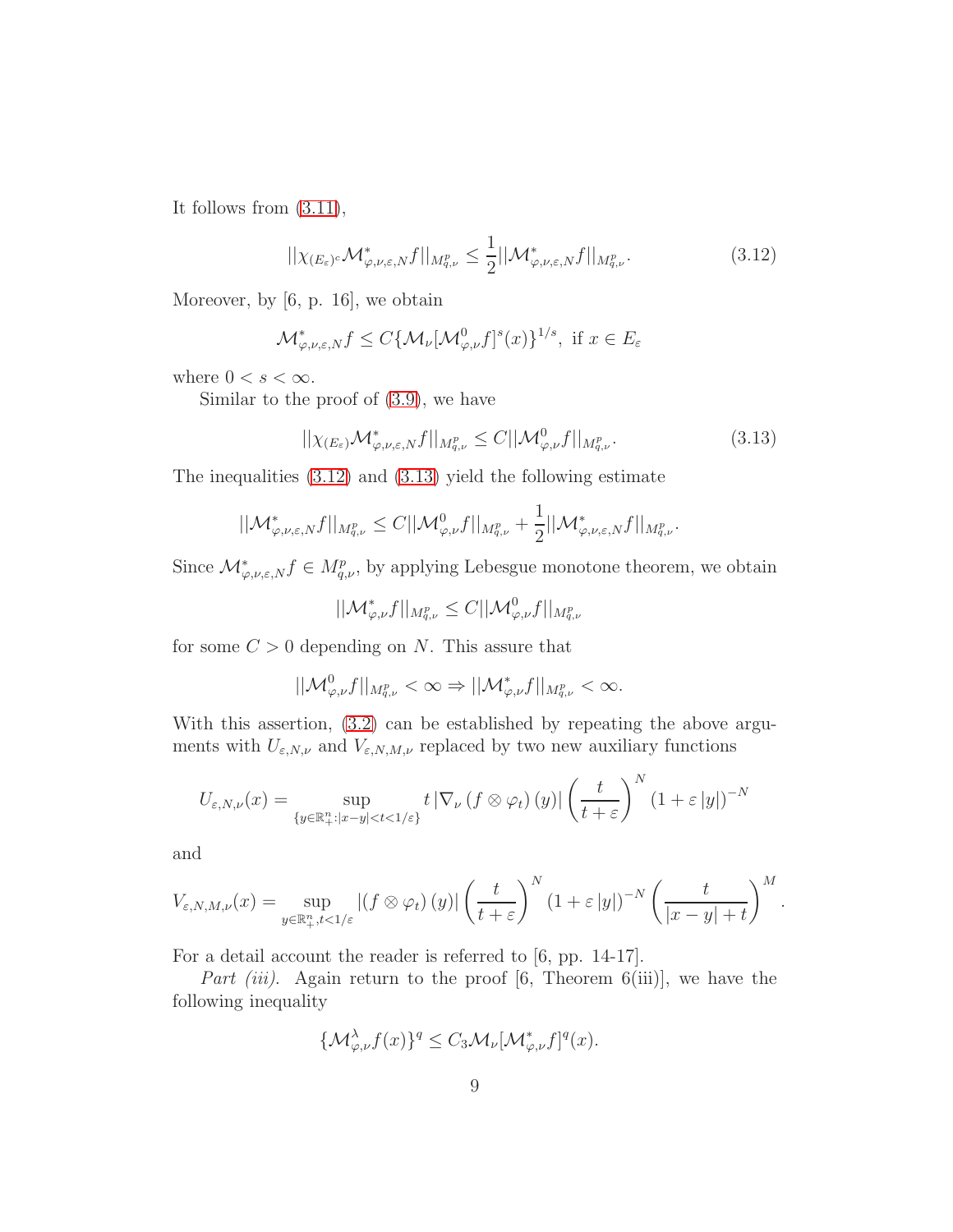Then, by the above inequality with  $q < p$  and the boundedness properties of  $\triangle_{\nu}$ -maximal functions in  $M_{q,\nu}^p$  Morrey spaces give [\(3.3\)](#page-5-3) whenever  $\lambda > \frac{n+\nu}{p}$ .

Part (iv). The proof of [6, Theorem  $6(iv)$ ] asserts that

$$
\mathcal{M}_{N,\nu}f \leq C_4 \mathcal{M}_{\varphi,\nu}^{\lambda}f.
$$

Clearly, [\(3.4\)](#page-5-4) follows.

Part (v). Let  $f \in \mathcal{S}'(\mathbb{R}^n_+)$  satisfy  $||\mathcal{M}_{N,\nu}f||_{M^p_{q,\nu}} < \infty$  for some  $N \in \mathbb{N}$ . For any  $\theta \in \mathcal{S}(\mathbb{R}^n_+)$ , we obtain a fixed constant  $c_0 > 0$  such that  $c_0 \theta \in \Im_{N,\nu}$ . Hence,  $\mathcal{M}_{c_0\theta,\nu}^* f \leq \mathcal{M}_{N,\nu} f$ .

By the proof of  $[6,$  Theorem  $6(v)$ , we obtain the following stronger estimate

$$
\mathcal{M}_{P^{\nu}}f(x) = \sup_{t>0} |(P_t^{\nu} \otimes f)(x)| \leq C_5 \mathcal{M}_{N,\nu}f(x),
$$

hence, [\(3.5\)](#page-5-0) follows.

Finally, it follows that the quasinorm  $\|\mathcal{M}_{P_{\nu}}f(x)\|_{M_{q,\nu}^p}$  is also equivalent to  $||f||_{HM_{q,\Delta_{\nu}}^p}$ .  $\Box$ 

**Corollary 3.1.** The Hardy-Morrey space  $HM_{q,\Delta_{\nu}}^p$  is complete in the metric  $d(f, g) = ||f - g||_{HM^{p}_{q, \Delta_{\nu}}}^{q}$  for  $q \leq 1$ .

We note that if  $f \in HM_{q,\Delta_{\nu}}^p$  and  $\varphi \in \mathcal{S}(\mathbb{R}^n_+)$ , then

<span id="page-9-0"></span>
$$
|f \otimes \varphi(x)|^q \le \frac{C}{|B(x,1)|_\nu} \int_{B(x,1)} \mathcal{M}_{N,\nu}^* f(y) y_n^{\nu} dy. \tag{3.14}
$$

Hence if  $f_n \to f$  in  $f \in HM_{q,\Delta_{\nu}}^p$ , then  $f_n \to f$  in  $\varphi \in \mathcal{S}'$ . So, the embedding is valid.

### 4 Atomic decomposition

The main result of this paper is presented in this section. The atomic decomposition for the Hardy-Morrey spaces is established. We next define a  $(p, q, s)$ -atom associated to the operator  $\triangle_{\nu}$ .

**Definition 4.4.** Let  $0 < q \leq 1$ ,  $q \leq p < \infty$  and  $s \in \mathbb{N} \cup \{0\}$ . A  $(p, q, s)$ -atom  $a(x)$  is a function which satisfies the following properties: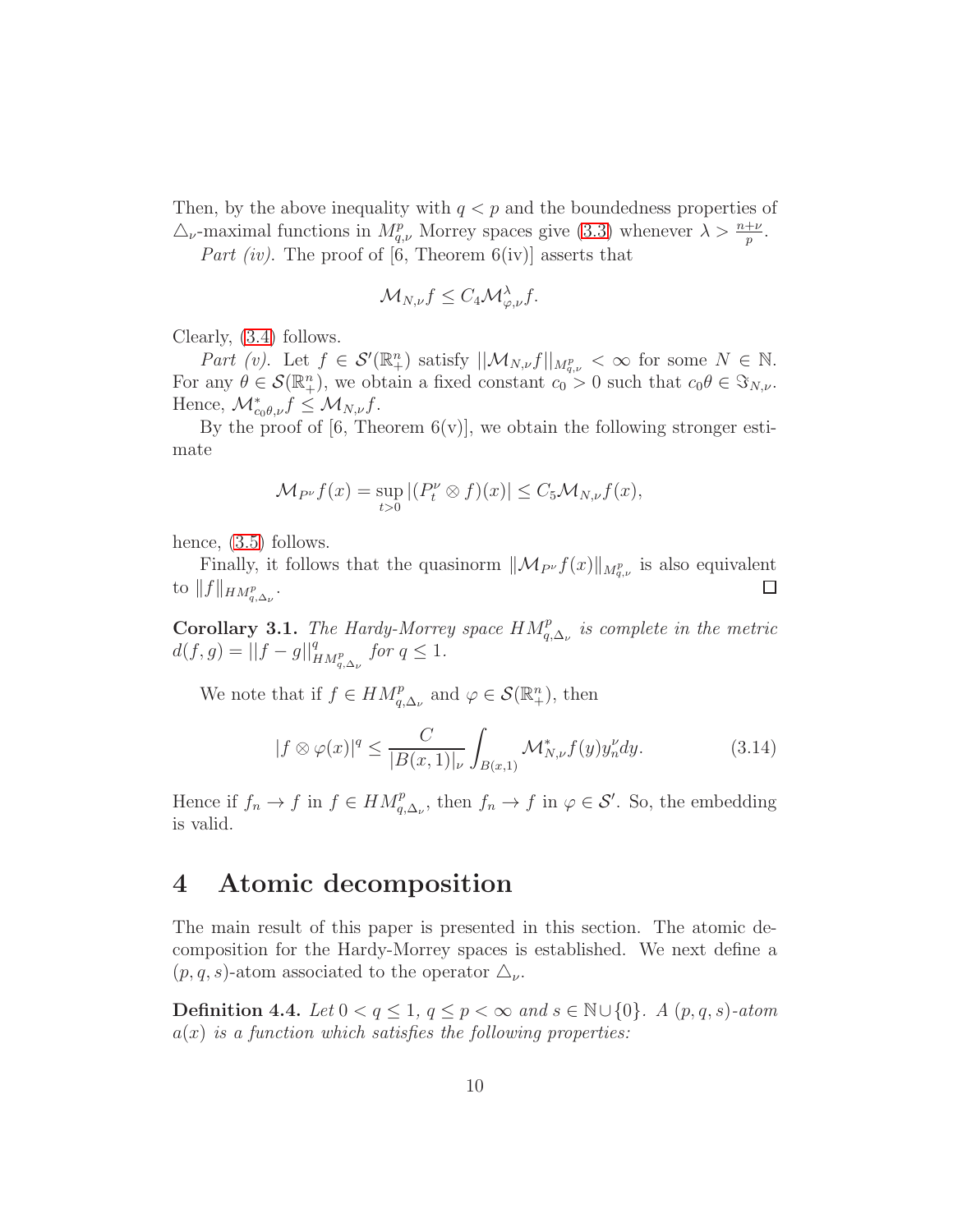- (i) a be supported on a cube 3Q, namely, supp  $a \subset 3Q$ ,
- (*ii*)  $||a(x)||_{L^{\infty}_{\nu}} \leq |Q|_{\nu}^{-\frac{1}{p}},$
- (iii)  $\int_{\mathbb{R}^n_+} a(x) x^{\alpha} x_n^{\nu} dx = 0$  for all  $s \geq [(n+k+\nu)(\frac{1}{q}-1)]$  with  $|\alpha| \leq s$ .

Here  $3Q$  is the cube concentric with  $Q$  of side-length  $3\ell(Q)$ .

The so called atomic decomposition theorem in  $HM_{q,\Delta_{\nu}}^p$  space is as follows:

**Theorem 4.2.** Let  $0 < q \leq 1$ ,  $q \leq p < \infty$ . Then for any  $f \in HM_{q,\Delta_p}^p$ , there exist a sequence of scalars  $\lambda_j$ , a sequence of  $(p, q, s)$ -atoms  $a_j = \{a_j\}$ for  $HM^{p}_{q,\Delta_{\nu}}$  such that

<span id="page-10-0"></span>
$$
f = \sum_{j=1}^{\infty} \lambda_j a_j \tag{4.1}
$$

with

$$
||\lambda||_{p,q,\nu} = \left\{ \sup_{Q} \left( \frac{1}{|Q|_{\nu}} \right)^{1-q/p} \sum_{j=1}^{\infty} |Q|_{\nu}^{1-q/p} |\lambda_j|^q \right\}^{1/q} < \infty.
$$

The sum converges in  $S'_{+}\setminus \mathcal{P}$  and  $f \in HM_{q,\Delta_{\nu}}^p$  with  $||f||_{HM_{q,\Delta_{\nu}}^p} \leq C||\lambda||_{p,q,\nu}$ for some  $C = C(n, p, q, \nu)$ . Conversely, every function  $f \in \widetilde{HM}_{q,\Delta_{\nu}}^p$  has the atomic decomposition [\(4.1\)](#page-10-0) in  $S'_{+} \setminus P$ , here  $a_j$ 's are  $(p, q, s)$ -atoms and  $\lambda$ satisfies  $||\lambda||_{p,q,\nu} \leq C||f||_{HM_{q,\Delta_{\nu}}^p}$  for some  $C = C(n, p, q, \nu)$ .

Before proving the decomposition theorem, we state a well known preliminary supporting result for the atomic decomposition.

<span id="page-10-1"></span>**Proposition 1.** Suppose that  $f \in HM_{q,\Delta_{\nu}}^p$  with  $0 < q \leq 1$ ,  $q \leq p < \infty$  and  $\delta > 0$ . Then for any  $f \in \mathcal{S}_+(\mathbb{R}^n_+)$ , there exist  $g \in \mathcal{S}'_+(\mathbb{R}^n_+)$ , a collection of cubes  ${Q}_{k\in\mathbb{N}}$  and a family of smooth functions with compact supports  $\{\xi_k\}$ such that

(i)  $f = g + b$  where  $b = \sum$  $\overline{k\in\mathbb{N}}$  $b_k,$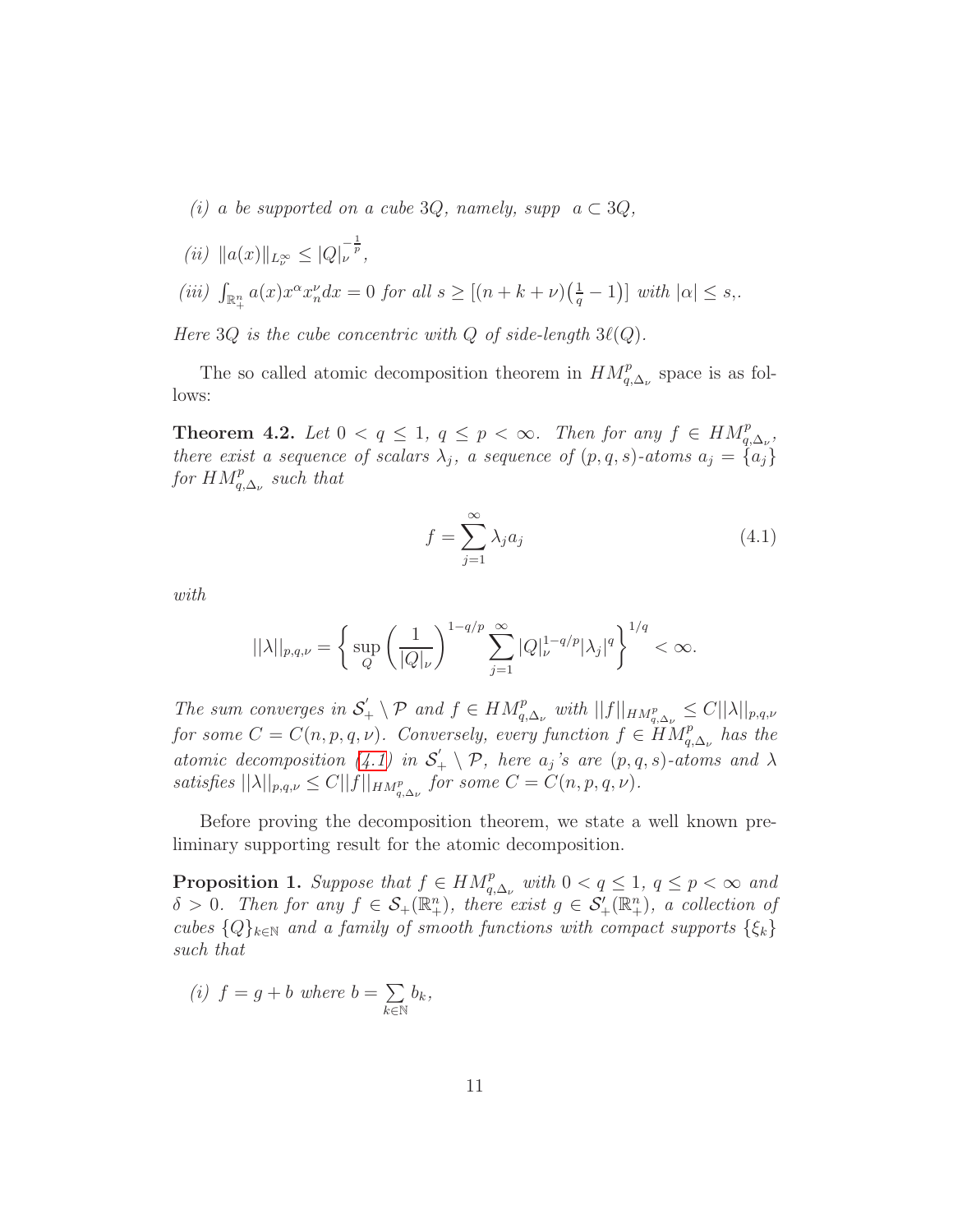(ii) The cubes  $\{Q_k\}_{k\in\mathbb{N}}$  which are mutually disjoint, satisfy

$$
\bigcup_{k \in \mathbb{N}} Q_k = \{ x \in \mathbb{R}^n_+ : (\mathcal{M}_{N,\nu} f)(x) > \delta \},
$$

(iii) supp  $\xi_k \subset Q_k$ ,  $0 \leq \xi_k \leq 1$  and  $\sum$  $\overline{k\in\mathbb{N}}$  $\xi_k = \chi_{\{x \in \mathbb{R}^n_+ : (\mathcal{M}_{N,\nu}f)(x) > \delta\}}$ 

(iv) The function g satisfies

$$
(\mathcal{M}_{N,\nu}g)(x) \leq (\mathcal{M}_{N,\nu}f)(x)\chi_{\{x \in \mathbb{R}_+^n : (\mathcal{M}_{N,\nu}f)(x) \leq \delta\}}(x)
$$

$$
+ \delta \sum_{k \in \mathbb{N}} \frac{\ell(Q_k)^{n+\nu+s+1}}{(\ell(Q_k)+|x-x_k|)^{n+\nu+s+1}},
$$

(v) The function  $b_k$  is given by  $b_k = (f - c_k)\xi_k$  where  $c_k \in \mathcal{P}_s$  satisfying

$$
\int_{\mathbb{R}^n_+} b_k(x) m(x) x_n^{\nu} dx = 0, \quad \forall m \in \mathcal{P}_s,
$$

and

$$
(\mathcal{M}_{N,\nu}b_k)(x) \le C(\mathcal{M}_{N,\nu}f)(x)\chi_{Q_k}(x) + \delta \frac{\ell(Q_k)^{n+\nu+s+1}}{|x-x_k|^{n+\nu+s+1}}\chi_{\mathbb{R}_+^n\setminus Q_k}(x)
$$

for some  $C > 0$ .

We are now ready to prove the main theorem.

Proof of Our Main Theorem. In the rest of this section, for simplicity, we use the notation  $\mathcal{M}f = \mathcal{M}_{N,\nu}f$ .

It suffices to show the atomic decomposition for  $(p, \infty, s)$  atoms since  $(p, \infty, s)$  atoms are  $(p, q, s)$  atoms for any  $1 \leq q < \infty$ . According to the Proposition [1,](#page-10-1) for any  $\delta = 2^j, j \in \mathbb{Z}$ , we have distributions  $g^j, b^j$  satisfying the properties (i)-(v) in the Proposition [1](#page-10-1) and  $f = g^{j} + b^{j}$ . We can write

<span id="page-11-0"></span>
$$
O^j = \{ x \in \mathbb{R}^n_+ : (\mathcal{M}f)(x) > 2^j \} = \bigcup_{k \in \mathbb{N}} Q_k^j \tag{4.2}
$$

where  $\bigcup$  $k\bar{\in}\mathbb{N}$  $Q_k^j$  $\mu_k^j$  is the decomposition of  $O^j$  given in the Proposition below.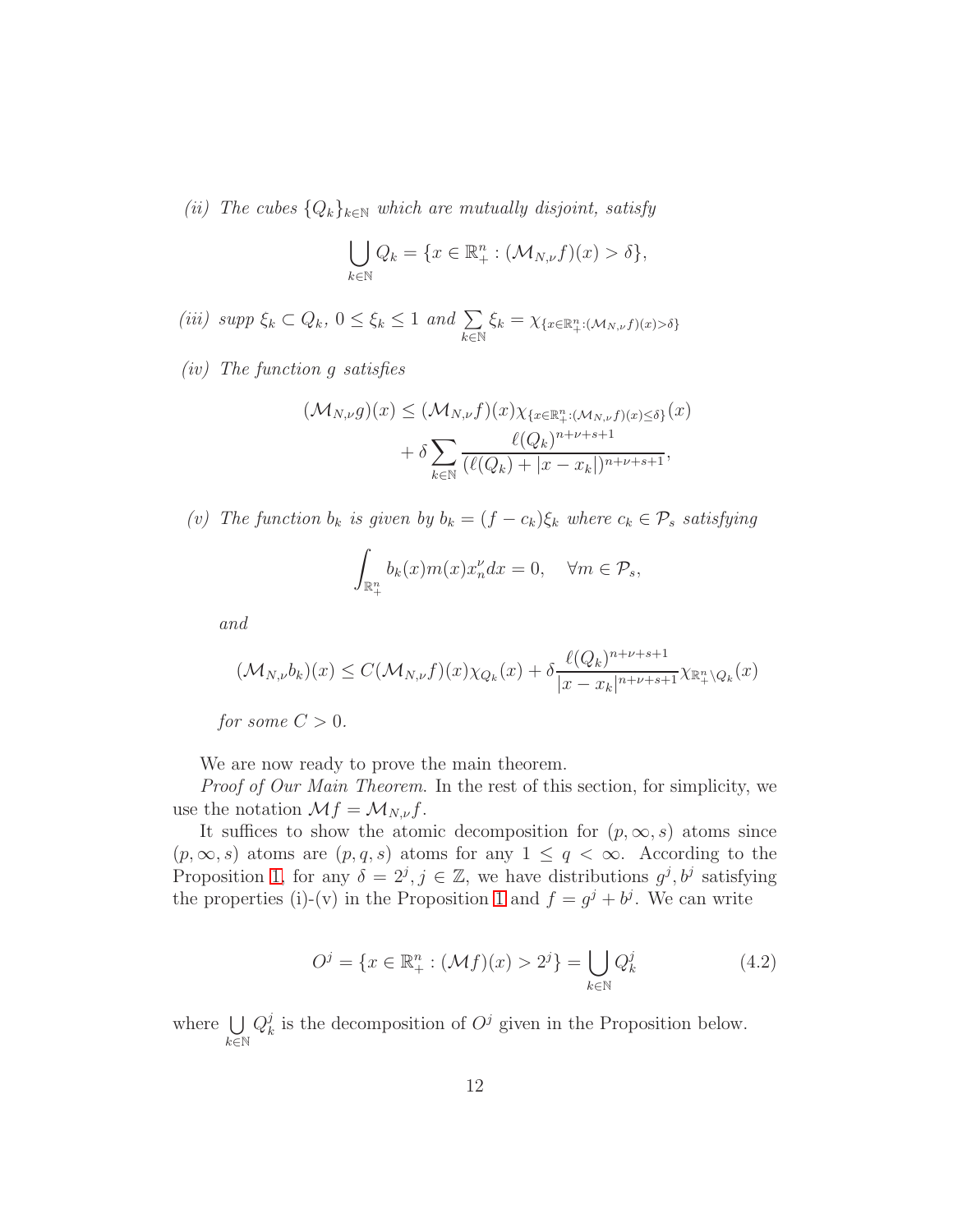Let  $\{\xi_k^j\}$  $\binom{1}{k}$  be the family of smooth functions with respect to decomposition  $O^j$  given by Proposition [1,](#page-10-1) property (iii). In addition, as  $\mathcal{M}f \in M_q^p$ , we obtain  $O^{j+1} \subset O^j$  and for all  $j \in \mathbb{N}$ ,  $O^j$  are mutually disjoint. For any  $\varphi \in \mathcal{S}(\mathbb{R}^n)$ , we have a constant  $c > 0$  such that  $c\varphi \in \mathfrak{F}_{N,\nu}$ . Proposition [1](#page-10-1) gives

$$
c|\varphi * g^{j}(x)| \leq (\mathcal{M}g^{j})(x)
$$
  

$$
\leq (\mathcal{M}f)(x)\chi_{x \in \mathbb{R}_{+}^{n}:(\mathcal{M}f)(x) \leq 2^{j}}(x) + 2^{j} \sum_{k \in \mathbb{N}} \frac{\ell(Q_{k})^{n+\nu+s+1}}{(\ell(Q_{k}) + |x - x_{k}^{j}|)^{n+\nu+s+1}} \leq C2^{j}
$$

for some  $C>0$  where  $x_k^j$  $\frac{j}{k}$  is the center of  $Q_k^j$  $j_k^j$ . That is  $g^j \to 0$  in  $\mathcal{S}'(\mathbb{R}^n_+)$  as  $j \to -\infty$ .

Observe next that  $b^j \to 0$  in  $\mathcal{S}'(\mathbb{R}^n_+)$  as  $j \to \infty$ . By the item (v) of Proposition [1,](#page-10-1) similar to the above proof works and [\(4.2\)](#page-11-0), for any  $n/(n+\nu +$  $s + 1$  < q, we obtain

<span id="page-12-0"></span>
$$
\int_{Q} |(\mathcal{M}b^{j})(x)|^{q} x_{n}^{\nu} dx \le \int_{O^{j}} |(\mathcal{M}f)(x)|^{q} (\mathcal{M}_{\nu} \chi_{Q})(x) x_{n}^{\nu} dx \qquad (4.3)
$$

for some  $C > 0$ .

In fact, for any  $\varphi \in \mathcal{S}(\mathbb{R}^n_+)$ , using the inequalities [\(3.14\)](#page-9-0) and [\(4.3\)](#page-12-0), we find that

$$
|b^j \otimes \varphi(x)|^q \leq C \frac{1}{|Q(x,1)|_\nu} \int_{Q(x,1)} |\mathcal{M}_{\varphi,\nu}^*(b^j)(y)|^q y_n^{\nu} dy \leq C \int_{Q(x,1)} |(\mathcal{M}b^j)(y)|^q y_n^{\nu} dy
$$
  

$$
\leq C \int_{O^j} |(\mathcal{M}f)(y)|^q (\mathcal{M}_{\nu} \chi_{Q(x,1)})(y) y_n^{\nu} dy
$$
  

$$
C \int_{O^j} |(\mathcal{M}f)(y)|^q (1+|x-y|)^{-n-\nu} y_n^{\nu} dy.
$$

By using the Hölder inequality for the pair  $L_{p/q,\nu}(\mathbb{R}^n_+)$  and  $L_{(p/q)',\nu}(\mathbb{R}^n_+)$ , we obtain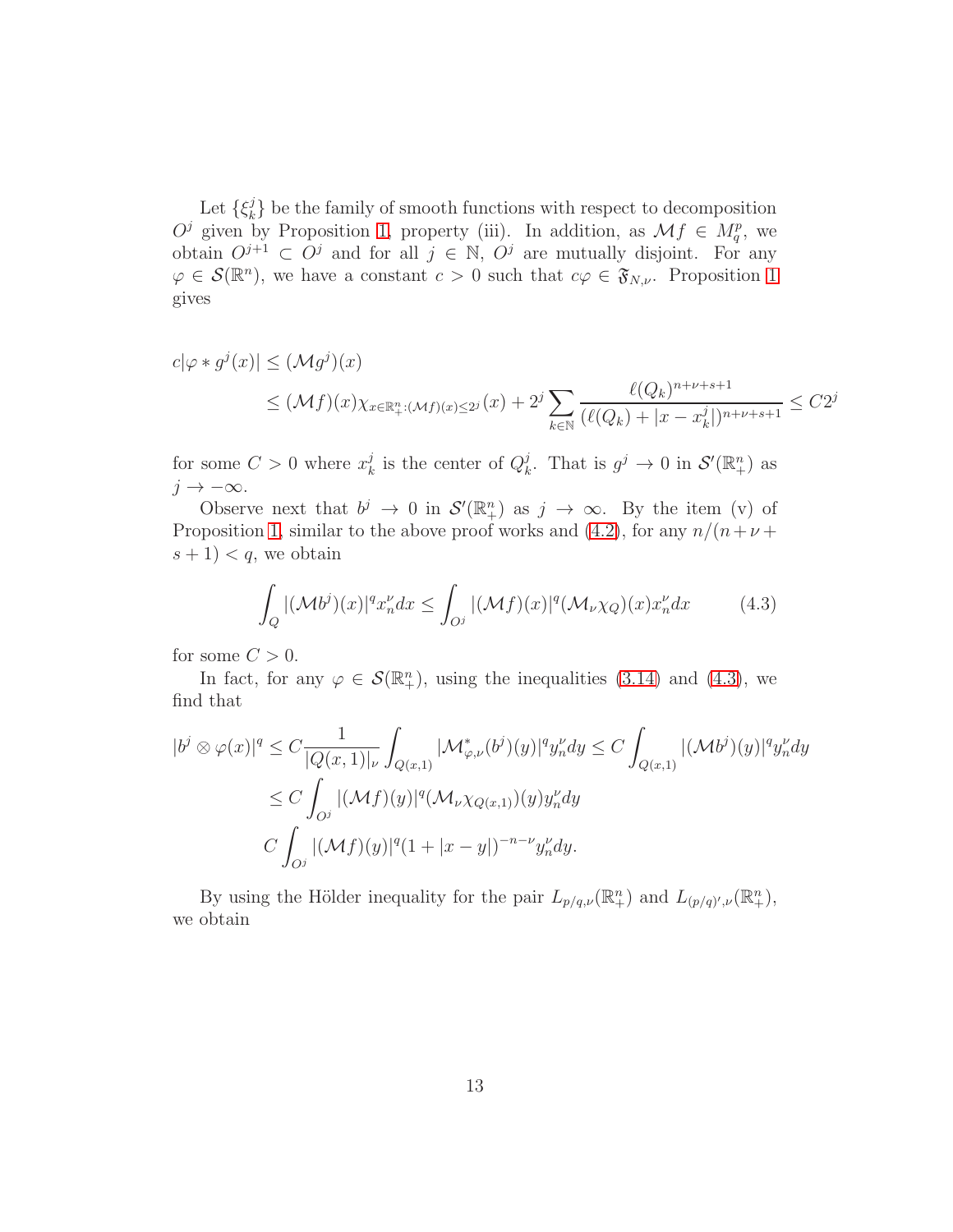$$
\int_{\mathbb{R}^n_+} |(\mathcal{M}f)(y)|^q (1+|x-y|)^{-n-\nu} y_n^{\nu} dy \leq C \sum_{k=0}^{\infty} 2^{-k(n+\nu)} \int_{\mathbb{R}^n_+} |(\mathcal{M}f)(y)|^q \chi_{B_k}(y) y_n^{\nu} dy
$$
  
\n
$$
\leq C \sum_{k=0}^{\infty} \frac{1}{|B(x, 2^k)|_{\nu}} ||(\mathcal{M}f)(y)|^q ||_{L^{p/q}_\nu(\mathbb{R}^n_+)} ||\chi_{B(x, 2^k)}||_{L^{(p/q)}_\nu(\mathbb{R}^n_+)}
$$
  
\n
$$
\leq C \sum_{k=0}^{\infty} \frac{||\mathcal{M}f||_{M^p_{q,\nu}}^q}{||\chi_{B(x, 2^k)}||_{L^{p/q}_\nu(\mathbb{R}^n_+)}} \leq C ||\mathcal{M}f||_{M^p_{q,\nu}}^q,
$$

where  $B_k = B(x, 2^k) \setminus B(x, 2^{k-1})$  when  $k \ge 1$  and  $B_0 = B(x, 1)$ .

In view of the fact that  $O^j \downarrow \emptyset$ , the dominated convergence theorem gives that

$$
\lim_{j \to \infty} |b^j \otimes \varphi(x)|^q \le C \lim_{j \to \infty} \int_{O^j} |(\mathcal{M}f)(y)|^q (1+|x-y|)^{-n-\nu} y_n^{\nu} dy = 0.
$$

Thus,  $b^j \otimes \varphi \to 0$  pointwisely. That is,  $b^j \to 0$  in  $\mathcal{S}'(\mathbb{R}^n_+)$  when  $j \to \infty$ .

 $\sum$ Now we return to the atomic decomposition. The telescoping sum  $f =$  $\overline{k\varepsilon}\mathbb{Z}$  $(g^{j+1}-g^j)$  converges in the sense of distributions. By using the property (v) of Proposition [1,](#page-10-1) we obtain

$$
g^{j+1} - g^j = b^{j+1} - b^j = \sum_{k \in \mathbb{N}} ((f - c_k^{j+1}) \xi_k^{j+1} - (f - c_k^j) \xi_k^j)
$$

where  $c_k^j \in \mathcal{P}_s$ . Also,  $\forall m \in \mathcal{P}_s$ 

$$
\int_{\mathbb{R}_+^n} (f(x) - c_k^j(x)) m(x) \xi_k^j(x) x_n^{\nu} dx = 0
$$

holds. By the fact  $\sum_{k \in \mathbb{N}} \xi_k^j = 1$  on the support  $\xi_k^{j+1}$  $k^{j+1}$ , we obtain

<span id="page-13-0"></span>
$$
f = \sum_{j,k} A_k^j = \sum_j (g^{j+1} - g^j), \tag{4.4}
$$

where

$$
A_k^j = (f - c_k^j)\xi_k^j - \sum_{l \in \mathbb{N}} (f - c_l^{j+1})\xi_l^{j+1}\xi_k^j + \sum_{l \in \mathbb{N}} c_{k,l}\xi_l^{j+1}, \quad c_{k,l} \in \mathcal{P}_s
$$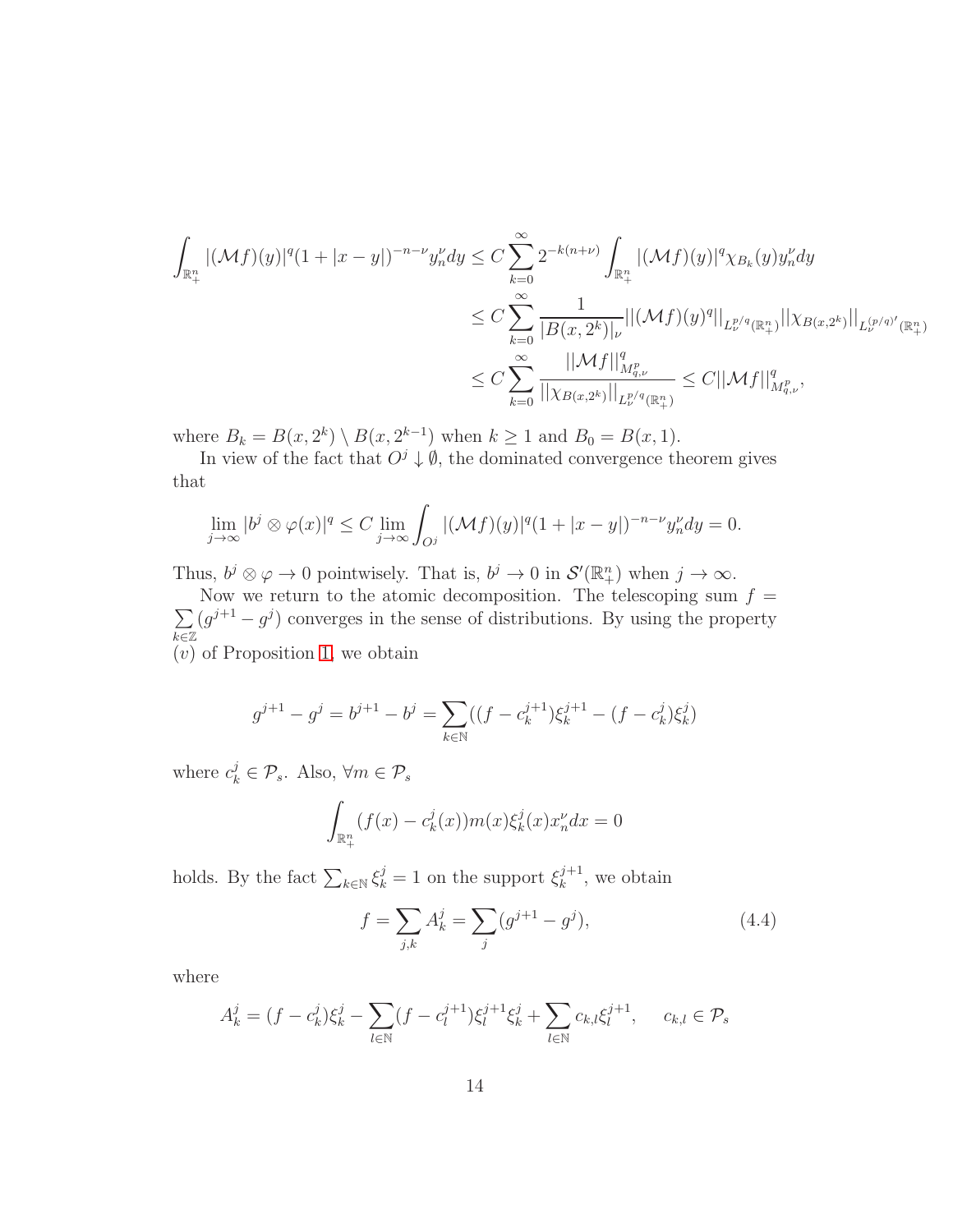and

$$
a_k^j = \lambda_{j,k}^{-1} A_k^j \qquad \text{and} \quad \lambda_{j,k} = C2^j ||\chi_{Q_k^j}||_{L^p_\nu(\mathbb{R}^n_+)}.
$$

The function  $a_k^j$  $_{k}^{\jmath}$ 's are obviously  $(p, \infty, s)$  atoms.

According to the definition of  $Q_k^j$  $\frac{1}{k}$  and following from the fact that the family  $\{Q_k^j\}$  $\{k\}_{k\in\mathbb{N}}$  has the finite intersection property, we compute that for any  $0 < q < \infty$ 

$$
\sum_{k \in \mathbb{N}} \left( \frac{|\lambda_{j,k}|}{||\chi_{Q_k^j}||_{L^p_\nu(\mathbb{R}^n_+)}} \right)^q \chi_{Q_k^j}(x) \le C 2^{qj} \chi_{O^j}(x)
$$

for some  $C > 0$ . Consequently,

$$
\sum_{j,k} \left( \frac{|\lambda_{j,k}|}{||\chi_{Q_k^j}||_{L^p_\nu(\mathbb{R}^n_+)}} \right)^s \chi_{Q_k^j}(x) \le C \sum_{j \in \mathbb{Z}} 2^{qj} \chi_{O^j}(x) \le C(\mathcal{M}f)(x)^q.
$$

By applying the quasi-norm  $\left|\right| \cdot \left|\right|_{M_{p/q,\nu}}^{1/q}$  on both sides of the above inequality,

$$
\left\| \sum_{j,k} \left( \frac{|\lambda_{j,k}|}{||\chi_{Q_k^j}||_{L^p_\nu(\mathbb{R}^n_+)}} \right)^q \chi_{Q_k^j} \right\|_{M_{p/q,\nu}}^{1/q} \le C ||f||_{HM_{q,\Delta_\nu}^p}, \quad 0 < q < \infty
$$

for some  $C > 0$  independent of f.

It follows from that

$$
||\lambda||_{p,q,\nu} \leq C||f||_{HM_{q,\Delta_{\nu}}^p}.
$$

We can replace [\(4.4\)](#page-13-0) by  $f = \sum_{n=1}^{\infty}$  $j=1$  $\lambda_j a_j$ . Thus, the proof of our main theorem is completed.

### Acknowledgement

The author would like to thank the reviewers for valuable suggestions and corrections.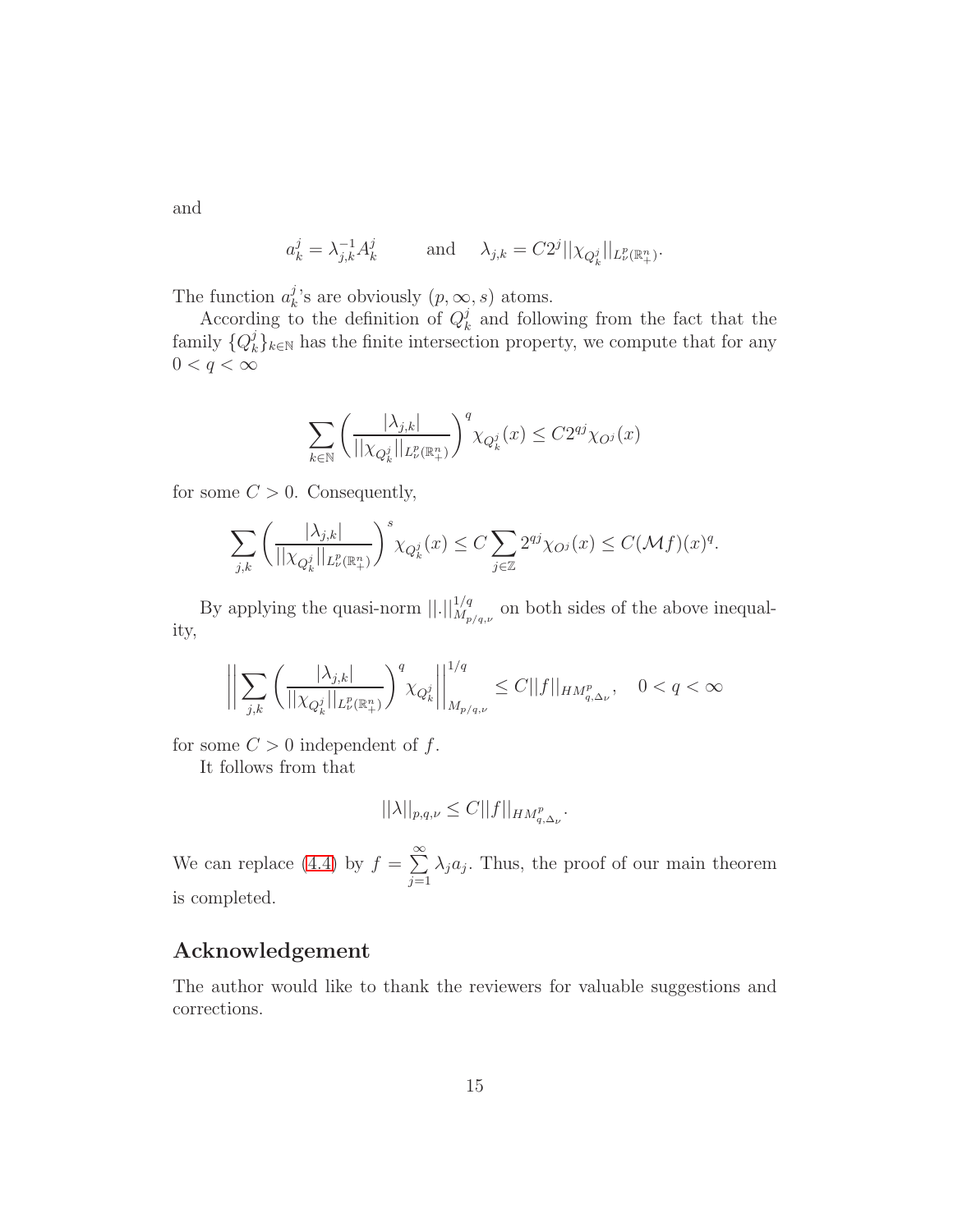### <span id="page-15-2"></span>References

- [1] Takeshi Iida,Yoshihiro Sawano, Hitoshi Tanaka, Atomic decomposition for Morrey spaces, Z. Anal. Anwendungen. 33 (2014), no. 2, 149-170, DOI: 10.4171/ZAA/1504. MR3200221
- <span id="page-15-0"></span>[2] Houyu Jia, Henggeng Wang, Decomposition of Hardy-Morrey spaces, J. Math. Anal. Appl. **354** (2009), no. 1, 99-110. https://doi.org/10.1016/j.jmaa.2008.12.051. MR2510421
- <span id="page-15-3"></span>[3] Henggeng Wang, Houyu Jia, Singular integral operator, Hardy-Morrey space estimates for multilinear operators and Navier-Stokes equations, Math. Methods Appl. Sci. 33 (2010), no. 14, 1661–1684. https://doi.org/10.1002/mma.1275. MR2723487
- <span id="page-15-1"></span>[4] Yoshihiro Sawano, Atomic decompositions of Hardy spaces with variable exponents and its application to bounded linear operators, Integral Equations Operator Theory 77 (2013), no. 1, 123–148. DOI 10.1007/s00020- 013-2073-1. MR3090168
- <span id="page-15-7"></span><span id="page-15-5"></span>[5] Kwok-Pun Ho, Atomic decompositions of weighted Hardy-Morrey spaces, Hokkaido Math. J. 42 (2013), no. 1, 131–157. MR3076303
- [6] Cansu Keskin, Ismail Ekincioglu, Vagif S. Guliyev, Characterizations of Hardy spaces associated with Laplace-Bessel operators, Anal. Math. Phys. 9 (2019), no. 4, 2281–2310. https://doi.org/10.1007/s13324-019-00335-5. MR4038134
- <span id="page-15-6"></span>[7] Elias M.Stein, Harmonic analysis: real-variable methods, orthogonality, and oscillatory integrals, Princeton University Press, N. J., 1993. MR1232192
- <span id="page-15-8"></span>[8] Charles B. Morrey, On the solutions of quasi-linear elliptic partial differential equations, Trans. Amer. Math. Soc. 43 (1938), no. 1, 126–166. https://doi.org/10.1090/S0002-9947-1938-1501936-8. MR1501936
- <span id="page-15-4"></span>[9] Michael E. Taylor, Analysis on Morrey spaces and applications to Navier-Stokes and other evolution equations, Comm. Partial Differential Equations 17 (1992), no. 9-10, 1407–1456. https://doi.org/10.1080/03605309208820892 . MR1187618